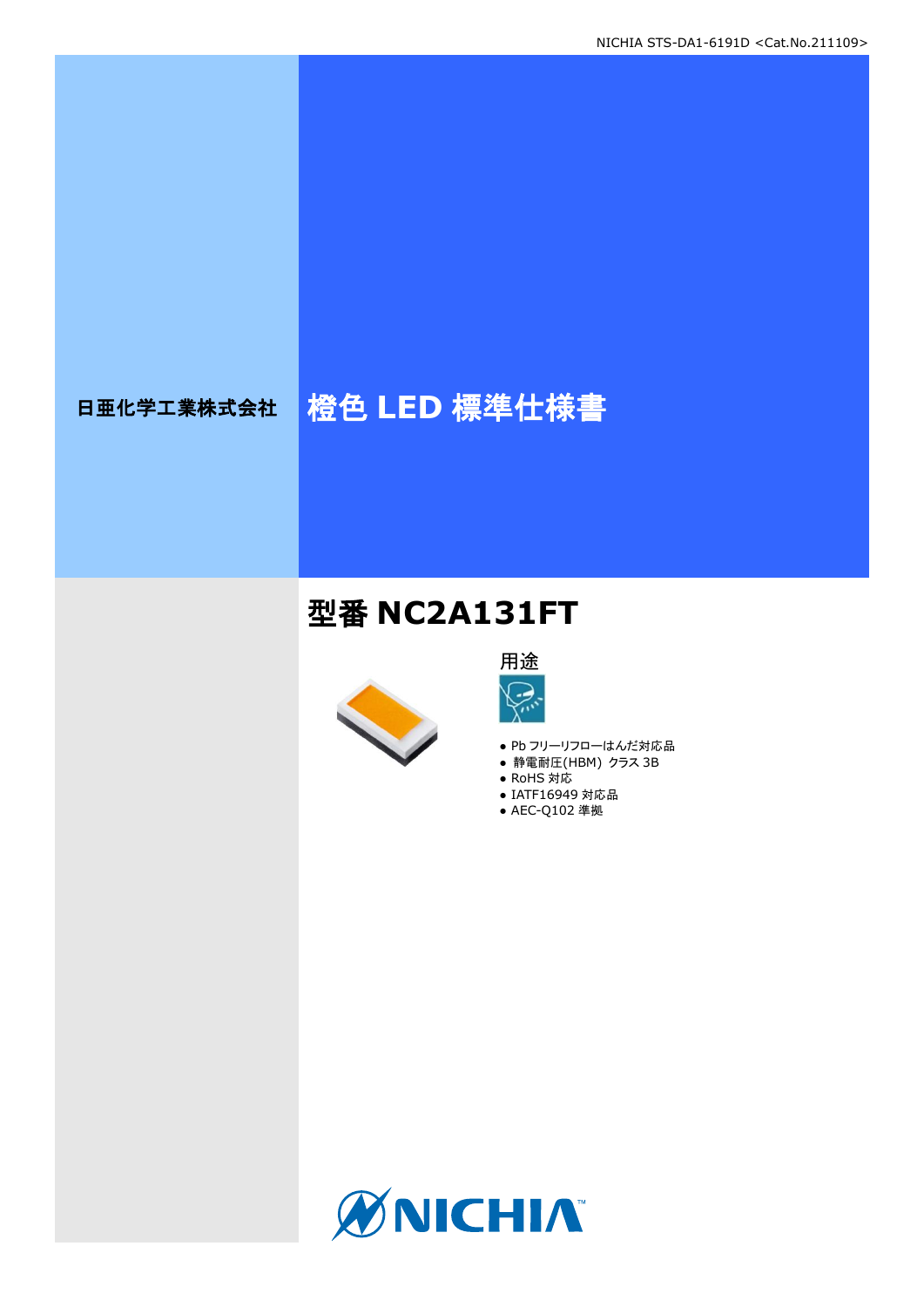### 規格

### (1) 絶対最大定格

| 項目        | 記号                 | 最大定格           | 単位 |
|-----------|--------------------|----------------|----|
| 順電流       | IF                 | 1500           | mA |
| パルス順電流    | $I_{FP}$           | 3000           | mA |
| 静電耐圧(HBM) | <b>VESD</b>        | 8              | kV |
| 逆方向許容電流   | $I_{R}$            | 85             | mA |
| 許容損失      | $P_D$              | 11.1           | W  |
| 動作温度      | $T_{\mathsf{opr}}$ | $-40 \sim 125$ | °C |
| 保存温度      | $T_{sta}$          | $-40 \sim 125$ | °C |
| ジャンクション温度 | Т١                 | 150            | °C |

\* TJ=25°C での値です。

\* 静電耐圧(HBM)は ANSI/ESDA/JEDEC JS-001 のクラス 3B です。

\* 動作温度ははんだ接合部温度(TS)での値です。

#### (2) 特性

| 項目   |   | 記号                   | 条件             | 標準   | 最大  | 単位   |
|------|---|----------------------|----------------|------|-----|------|
| 順電圧  |   | VF                   | $I_F = 1000mA$ | 6.6  |     |      |
| 光束   |   | $\Phi_{\rm v}$       | $I_F = 1000mA$ | 560  |     | lm   |
|      | X |                      | $I_F = 1000mA$ | 0.57 |     |      |
| 色度座標 |   | -                    | $I_F = 1000mA$ | 0.42 |     |      |
|      |   | $R_{\theta}$ JS_real |                | 2.5  | 2.9 |      |
| 熱抵抗  |   | Rejs el              |                | 1.8  | 2.1 | °C/W |

\* TJ=25°C での値です。順電圧、光束、色度座標は、パルス幅 0.05msec、デューティー比 1%の連続矩形波により測定しています。

\* 光束は、CIE 127:2007 に準拠した国家標準校正値と整合をとっています。

\* 色度座標は、CIE 1931 色度図に基づくものとします。

\* 熱抵抗 RθJS\_realは電力変換効率(ηe=27%)を考慮した値です。JESD51 をご参照ください。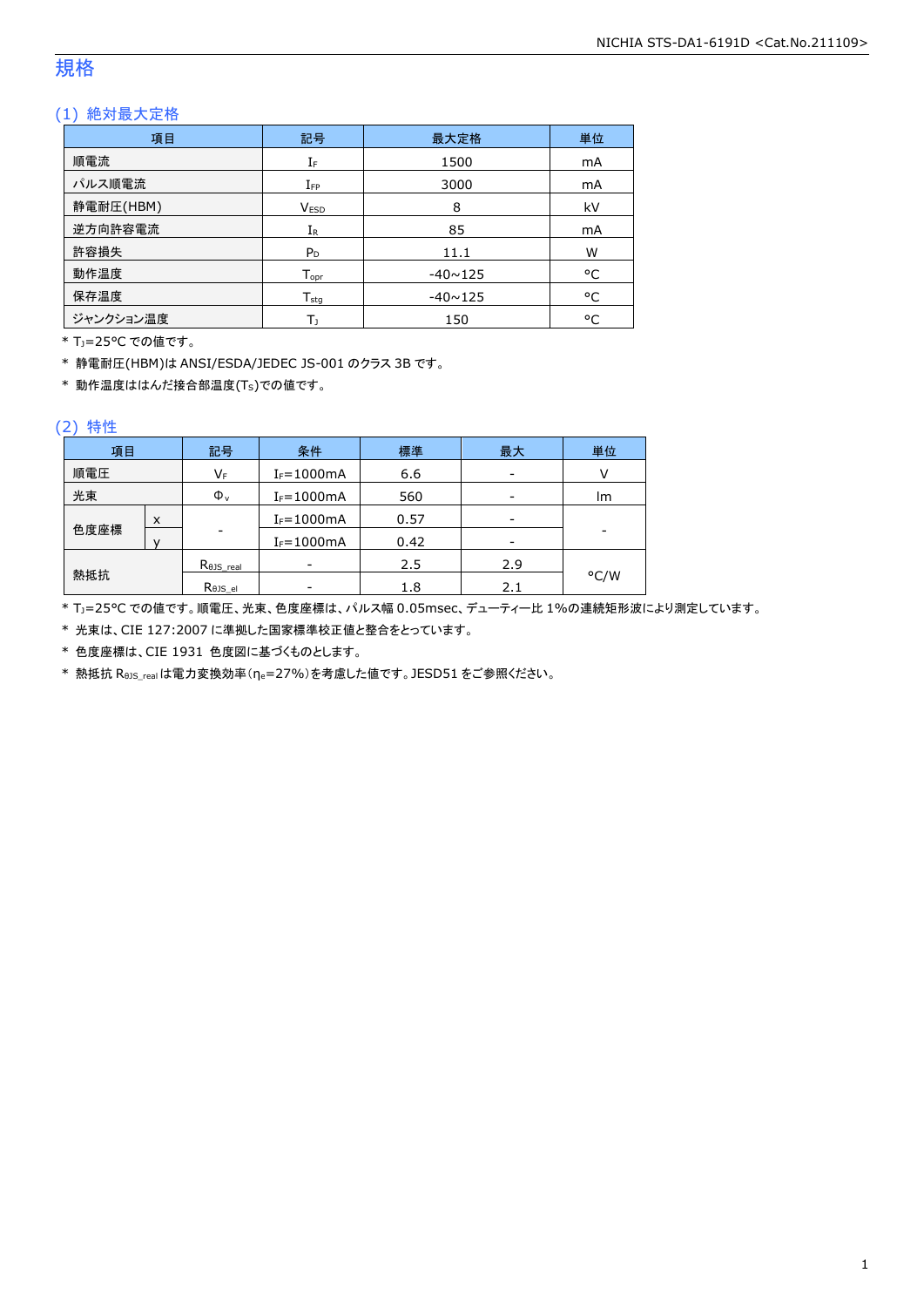## ランク分け

| 項目  | ランク  | 最小  | 最大  | 単位 |  |
|-----|------|-----|-----|----|--|
| 順電圧 | -    | n   |     |    |  |
|     | M600 | 600 | 650 |    |  |
| 光束  | M550 | 550 | 600 | lm |  |
|     | M500 | 500 | 550 |    |  |

色度範囲

|   | ランク L3 |       |       |       |  |
|---|--------|-------|-------|-------|--|
| x | 0.576  | 0.549 | 0.562 | 0.589 |  |
|   | 0.407  | 0.425 | 0.438 | 0411  |  |

\* Tj=25°C での値です。パルス幅 0.05msec、デューティー比 1%の連続矩形波により測定しています。

\* 順電圧は±0.07V の公差があります。

\* 光束は±5%の公差があります。

\* 色度は±0.003 の公差があります。

\* 1 注文単位に対して上記のランクを納入します。又、その納入比率は問わないものとします。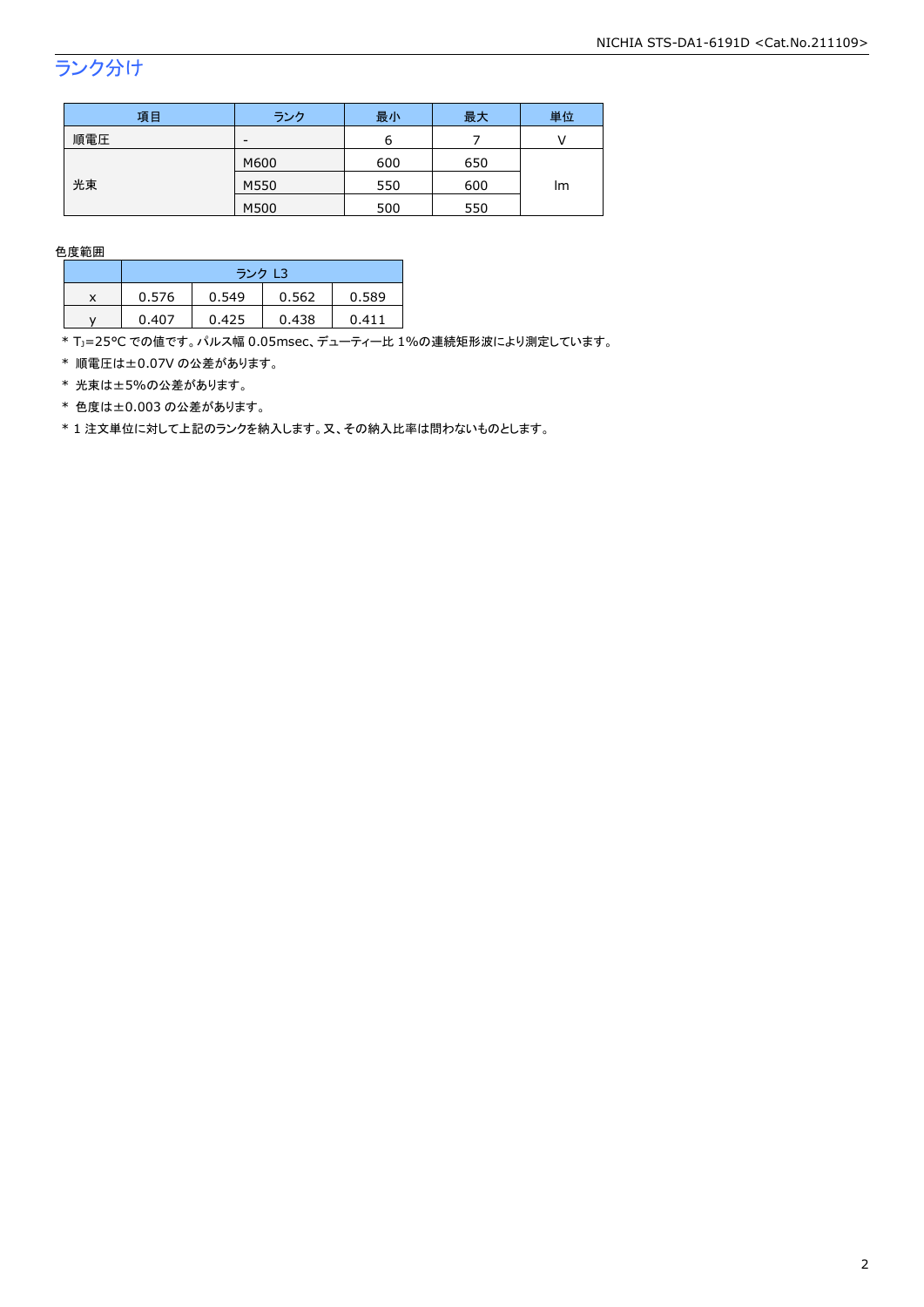色度図

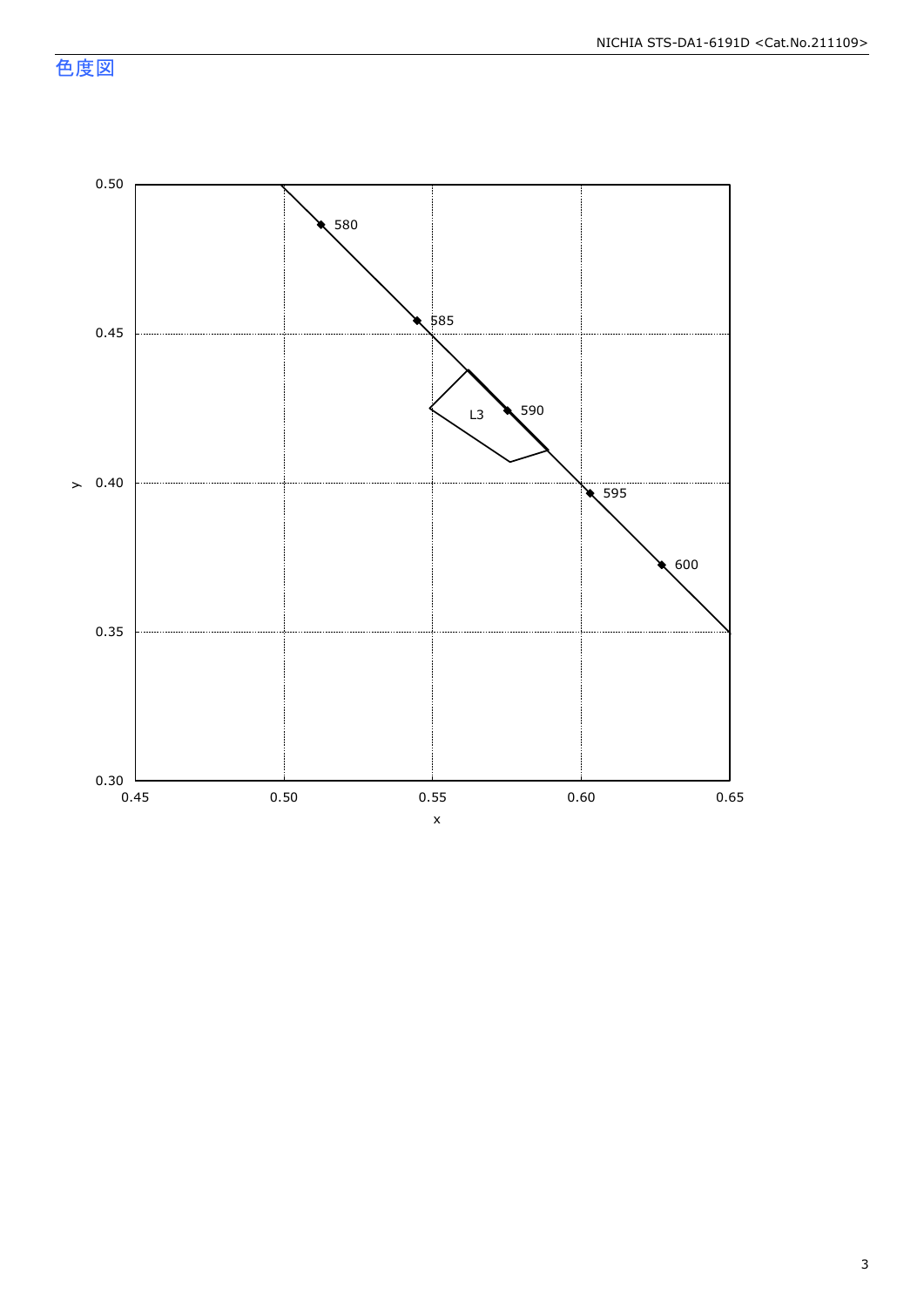### 外形寸法

This product complies with RoHS Directive. \* 本製品はRoHS指令に適合しております。

No. STS-DA7-17370A<br>(単位 Unit: mm,公差 Tolerance: ±0.05)

Part No. NC2A131F



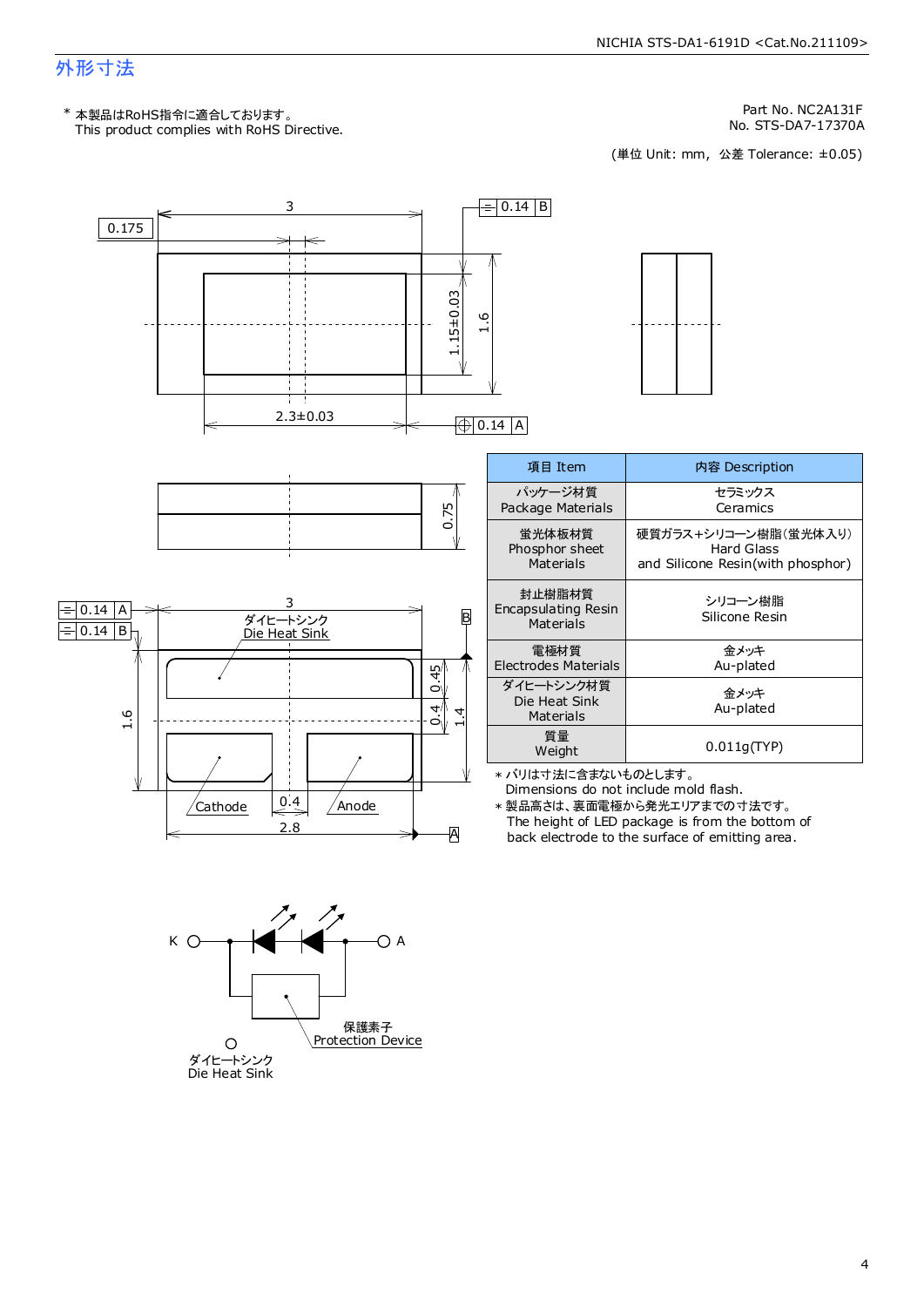#### NICHIA STS-DA1-6191D <Cat.No.211109>

### はんだ付け

● リフロー条件(Pb フリーはんだ使用時)







- \* 本製品は、リフロー対応品です。ディップはんだ、手はんだについては保証できません。
- \* リフローはんだは 2 回までとして下さい。
- \* ご使用のはんだ推奨条件を基にリフロープロファイルを設定して下さい。
- \* ピーク温度からの冷却温度勾配が緩やかになるように配慮して、急冷却を避けて下さい。
- \* 大気リフローの場合、リフロー時の熱や雰囲気の影響により、光学的劣化を起こすことがあります。リフローに際しては、窒素リフローを推奨します。
- \* 本製品は、発光面にガラスを用いているため、過度な力が加わると傷、欠け、割れ、製品の変形、断線や信頼性に影響を及ぼす恐れがあります。 推奨実装条件:

専用ノズルを推奨します。(下図ノズル図面参照)

ノズル接触部:

蛍光体板の中心。(以下の右から 2 番目の図参照)



 上図のように蛍光体板端を吸着すると欠け、割れ発生の原因となります。 実装圧力 3.5N/m㎡以下 ※但し、最大荷重 5N 以下 吸引圧力 8N/c ㎡以下(0.8kgf/c ㎡以下)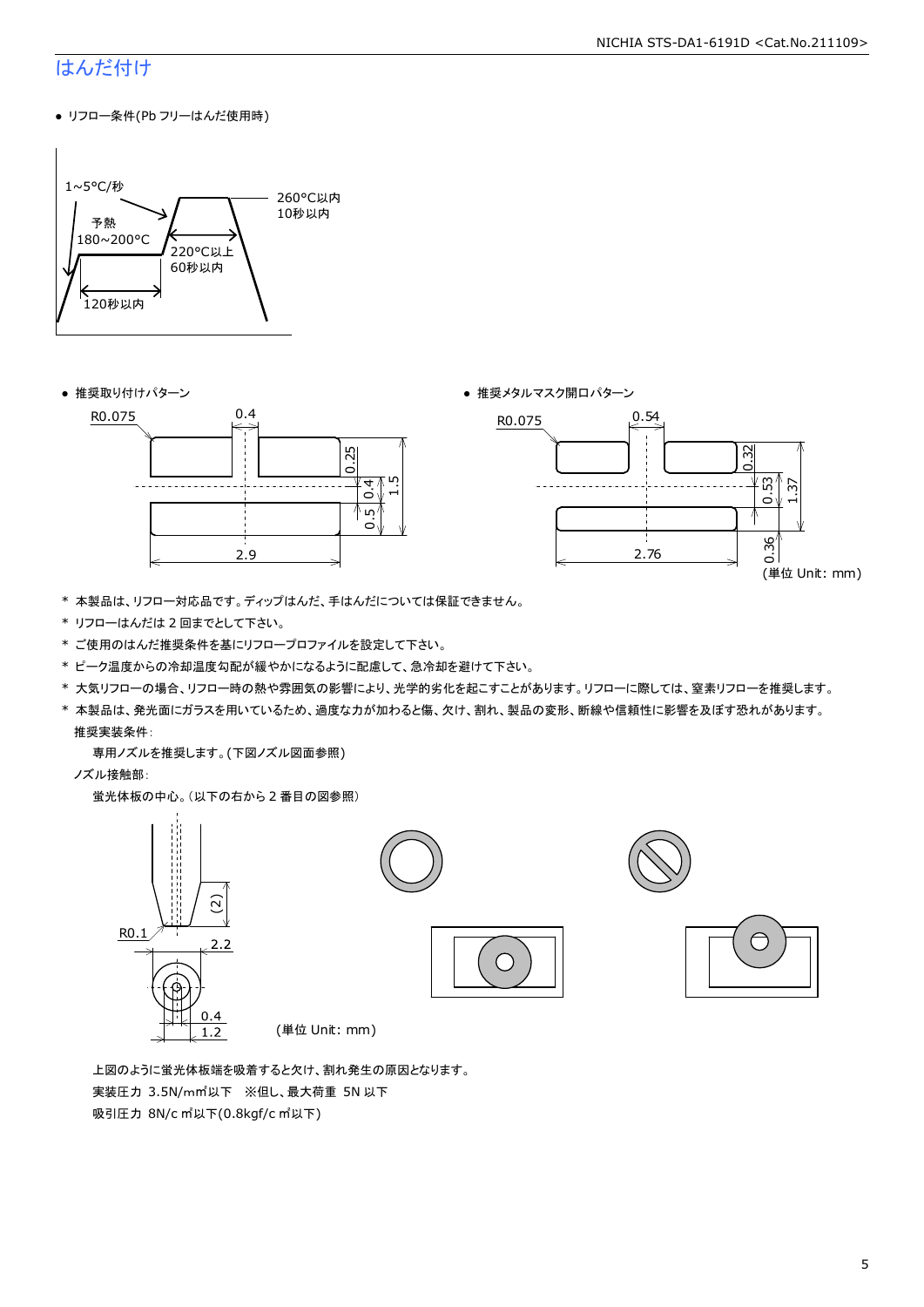- \* 基本的にはんだの取り付け後の修正は行わないで下さい。やむをえず修正する場合は、ホットプレートを使用して下さい。また、事前に修正による特性の 劣化のなきことを確認の上行って下さい。
- \* ダイヒートシンク部をはんだ実装して下さい。やむをえずできない場合は、熱伝導性の良い接着剤を使用して下さい。
- \* はんだ付け時、加熱された状態で LED にストレスを加えないで下さい。
- \* 実装機を使用する場合は、本製品にあった吸着ノズルを選定下さい。
- \* あくまで推奨ランドは LED を問題無く取り付けられるランドサイズとなっています。高密度実装などで実装精度が必要となる場合は、それに適したランド形 状を検討下さい。
- \* フラックスを使用する場合はノンハロゲンタイプを推奨します。また LED に直接フラックスがかかるような工程設計は行わないで下さい。
- \* 取り付けパターンに対して、はんだ種類及びはんだ塗布量が問題ないことを事前に確認して下さい。
- \* 電極パターンが全てパッケージの裏面にあるため、はんだ部が外観では確認できません。貴社にてはんだ条件を充分に確認の上でご使用下さい。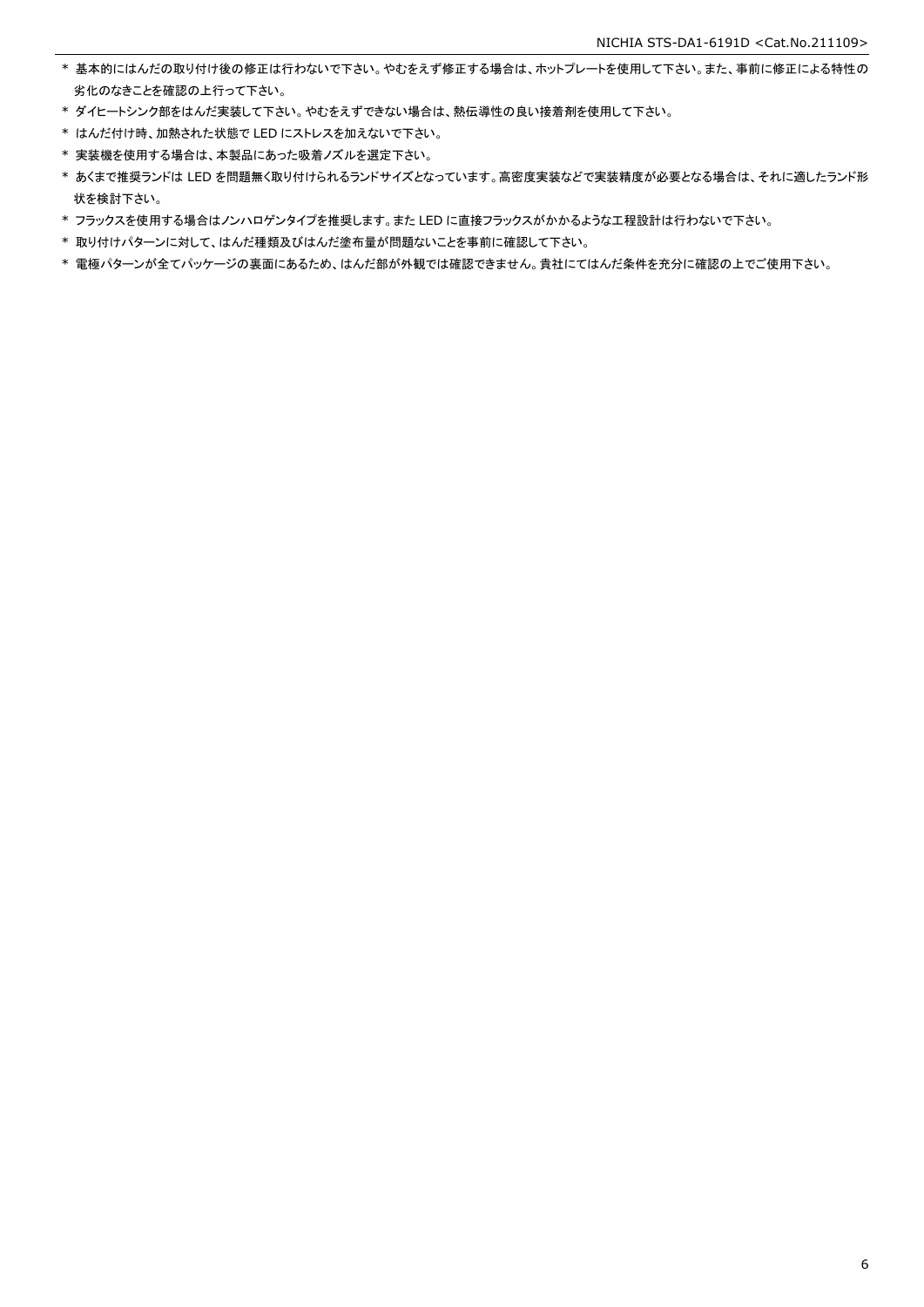### テーピング仕様

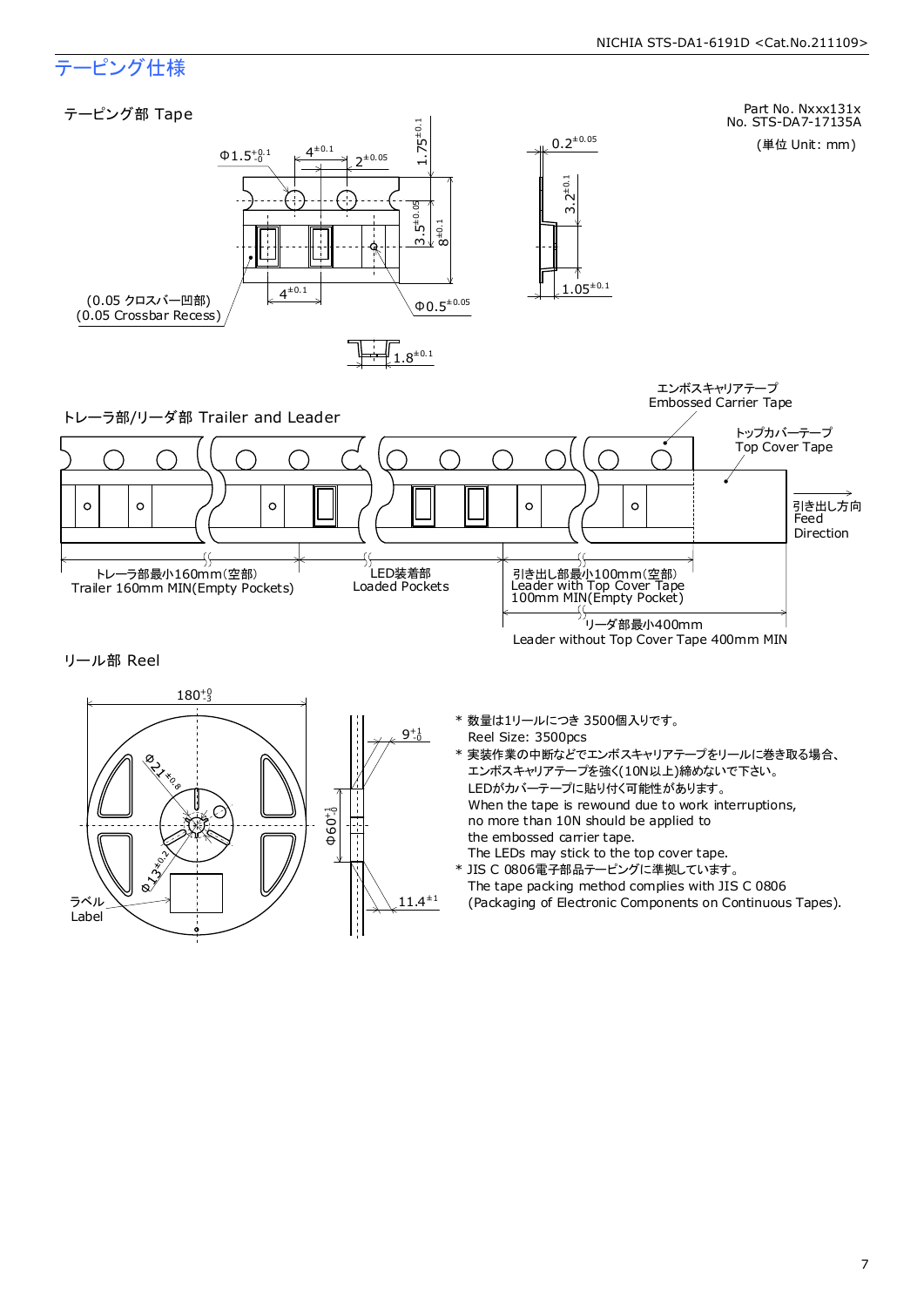### 梱包仕様

Reels are shipped with desiccants in heat-sealed moisture-proof bags. シリカゲルとともにリールをアルミ防湿袋に入れ、熱シールにより封をします。

No. STS-DA7-0006F Part No. Nxxxxxxx



Label ラベル  $\mathscr{D}$ NICHIA XXXX LED PART NO.: **Nxxxxxxx** \*\*\*\*\*\*\* LOT: YMxxxx-RRR QTY.: PCS<br>RoHS INAKA, ANAN, TOKUSHIMA, JA

Moisture-proof bags are packed in cardboard boxes with corrugated partitions. アルミ防湿袋を並べて入れ、ダンボールで仕切ります。





- 客先型名が設定されていない場合は空白です。 客先型名を\*\*\*\*\*\*\*で示します。 If not provided, it will not be indicated on the label. \*\*\*\*\*\*\* is the customer part number.
- For details, see "LOT NUMBERING CODE" in this document. ロット表記方法についてはロット番号の項を<br>参照して下さい。 \*
- The label does not have the RANK field for un-ranked products. ランク分けがない場合はランク表記はありません。 \*
- Products shipped on tape and reel are packed in a moisture-proof bag. They are shipped in cardboard boxes to protect them from external forces during transportation. 本製品はテーピングしたのち、輸送の衝撃から保護するためダンボールで梱包します。 \*
- Do not drop or expose the box to external forces as it may damage the products. 取り扱いに際して、落下させたり、強い衝撃を与えたりしますと、製品を損傷させる原因になりますので注意して下さい。 \*
- Do not expose to water. The box is not water-resistant. ダンボールには防水加工がされておりませんので、梱包箱が水に濡れないよう注意して下さい。 \*
- \* Using the original package material or equivalent in transit is recommended. 輸送、運搬に際して弊社よりの梱包状態あるいは同等の梱包を行って下さい。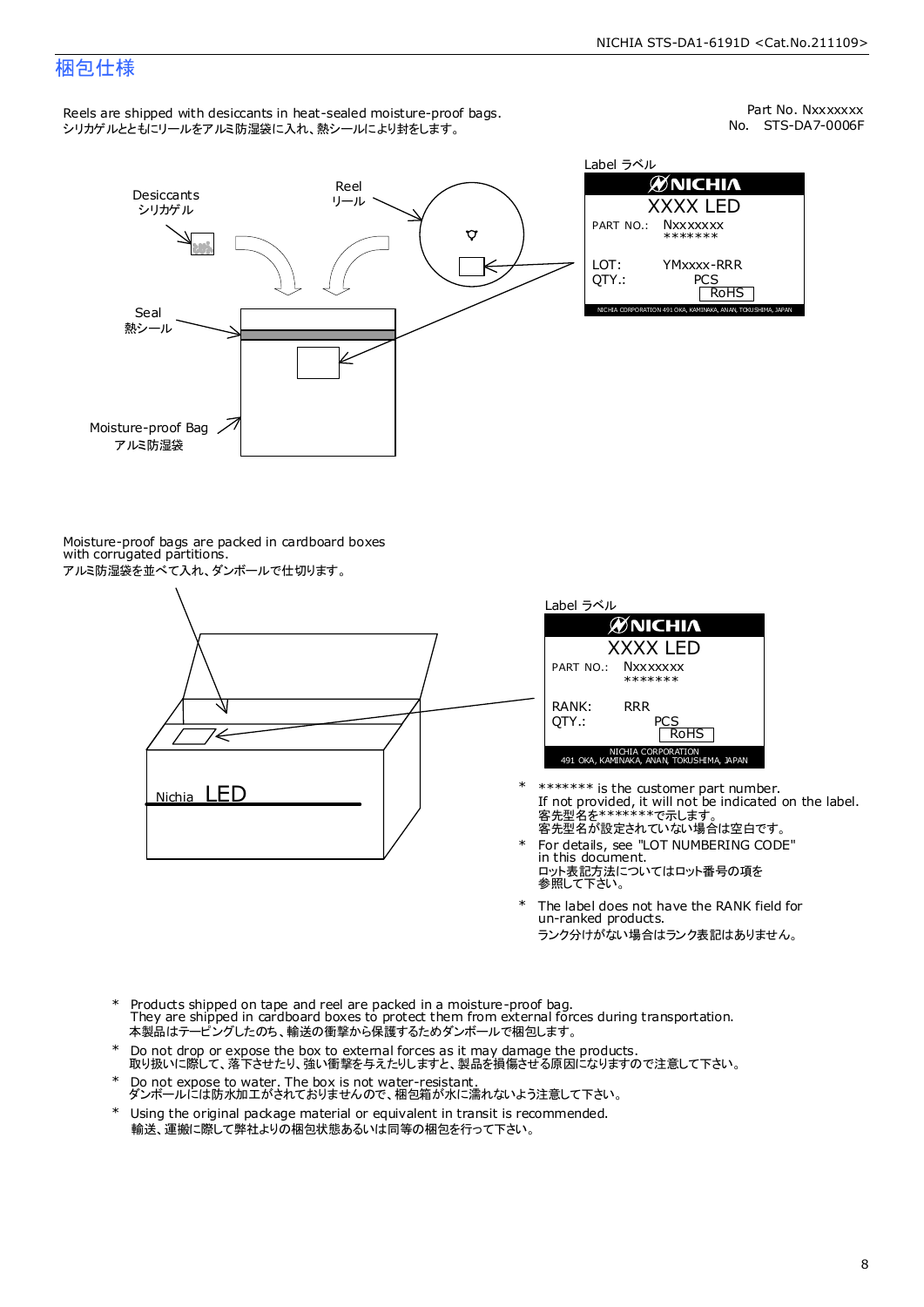### ロット番号

ロット番号は以下のように英数字で表記します。

- YMxxxx RRR
- Y 製造年

| 年    |   |
|------|---|
| 2020 | Κ |
| 2021 |   |
| 2022 | м |
| 2023 | Ν |
| 2024 | 0 |
| 2025 | P |

#### M - 製造月

| 月          | M | Ħ  | M |
|------------|---|----|---|
|            |   |    |   |
|            |   | R  | 8 |
| 3          | З | 9  | q |
|            |   | 10 | А |
|            |   | 11 | R |
| $\epsilon$ | F | 12 |   |

 xxxx-当社管理番号 RRR-色度ランク、光束ランク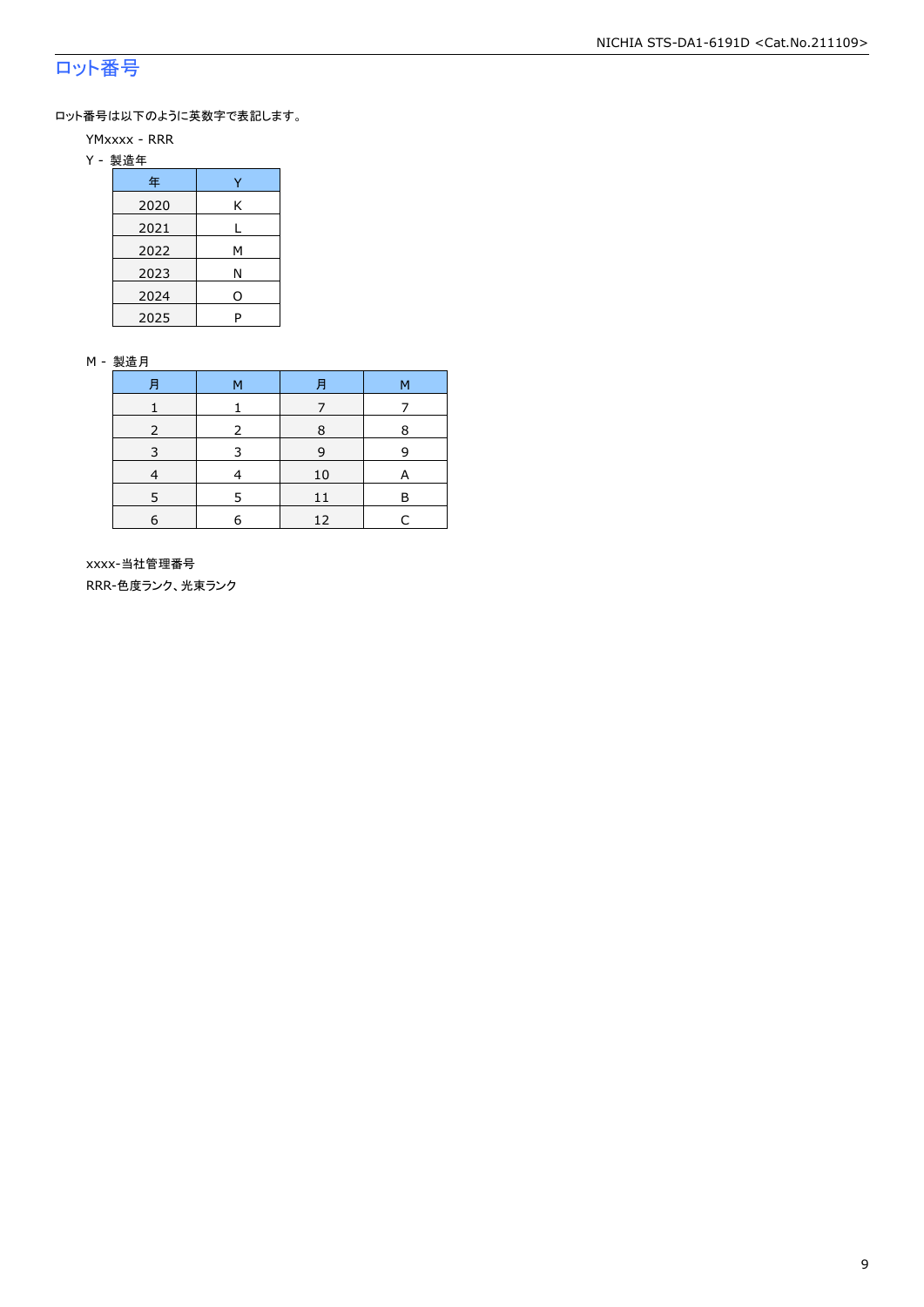### ディレーティング特性

Part No. NC2A131F No. STS-DA7-17622









#### **Solder Temperature(Cathode Side) vs Allowable Forward Current** はんだ接合部温度**(**カソード側**)-**許容順電流特性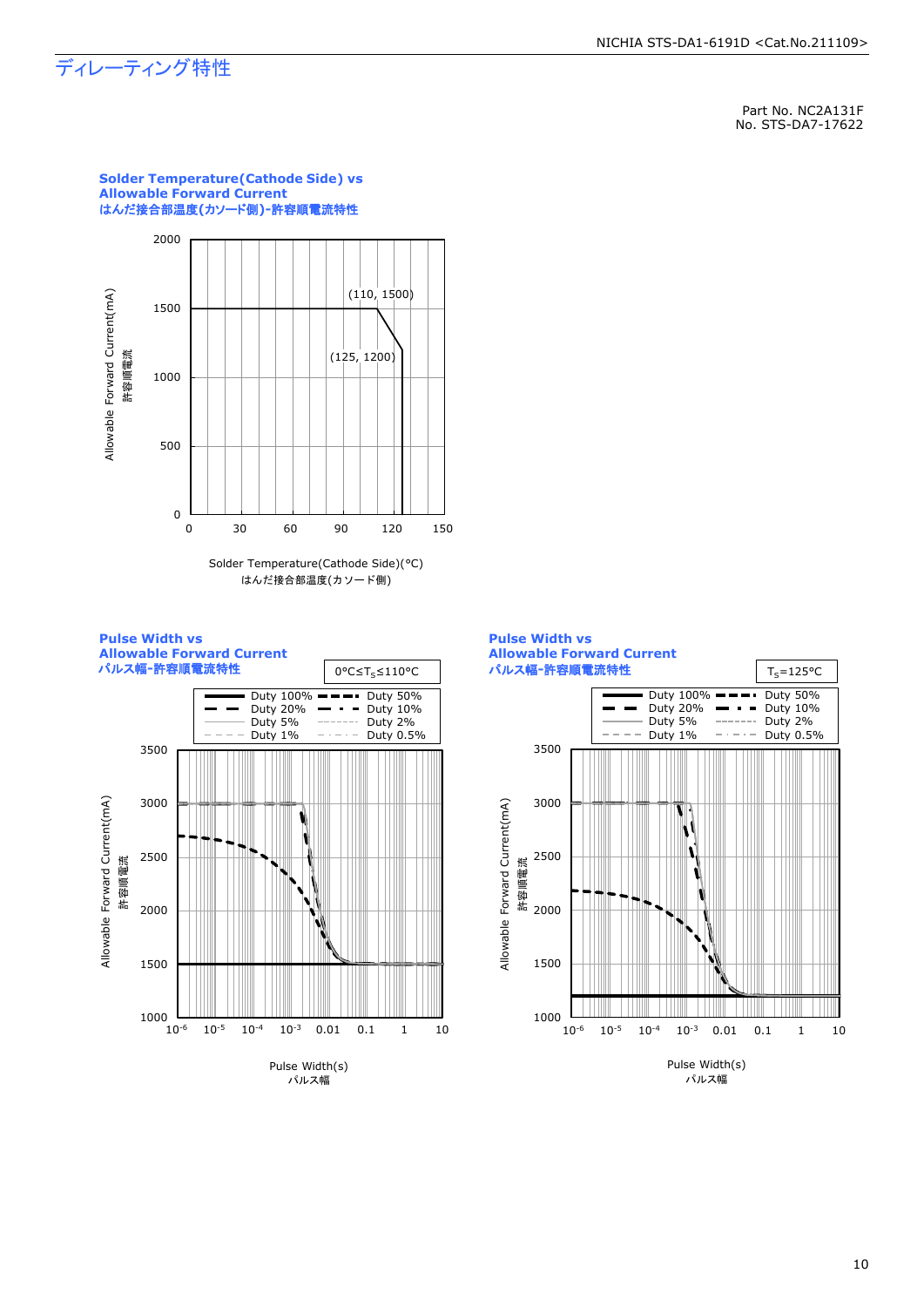### 光学特性

\* All characteristics shown are for reference only and are not guaranteed. 本特性は参考です。

Part No. NC2A131F No. STS-DA7-17371B

\* Characteristics measured in a continuous square wave pulse mode with a pulse width of 0.05msec and a duty cycle of 1%. パルス幅0.05msec、デューティー比1%の連続矩形波により測定しています。



**Directivity**  指向特性

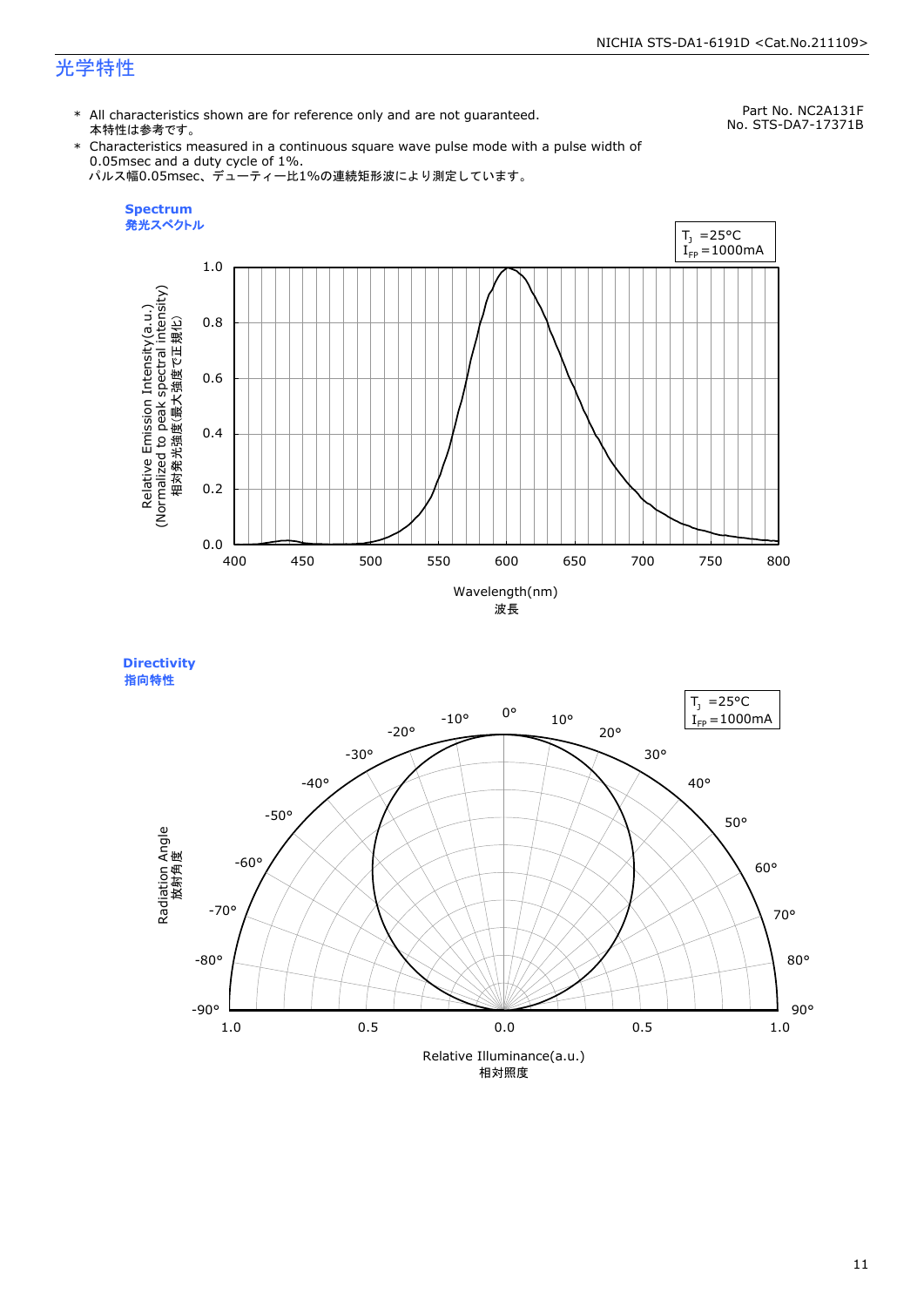### 電流温度特性

\* All characteristics shown are for reference only and are not guaranteed. 本特性は参考です。

Part No. NC2A131F No. STS-DA7-17372B

\* Characteristics measured in a continuous square wave pulse mode with a pulse width of 0.05msec and a duty cycle of 1%.

パルス幅0.05msec、デューティー比1%の連続矩形波により測定しています。





**Relative Luminous Flux** 順電流**-**相対光束特性 3.0 2.5 Relative Luminous Flux(a.u.)<br>(Normalized at I<sub>FP</sub>=1000mA) 相対光束(I<sub>FP</sub>=1000mAで正規化) 相対光束(IFP=1000mAで正規化)  $(100001$  at  $I_{\text{fp}}$  at  $I_{\text{F}}$  because  $\lambda$ Relative Luminous Flux(a.u.) 2.0

0.0

0 1000 2000 3000 4000

Forward Current(mA) 順電流

0.5

1.0

1.5

**Forward Current vs** 

**Junction Temperature vs Relative Luminous Flux** ジャンクション温度**-**相対光束特性

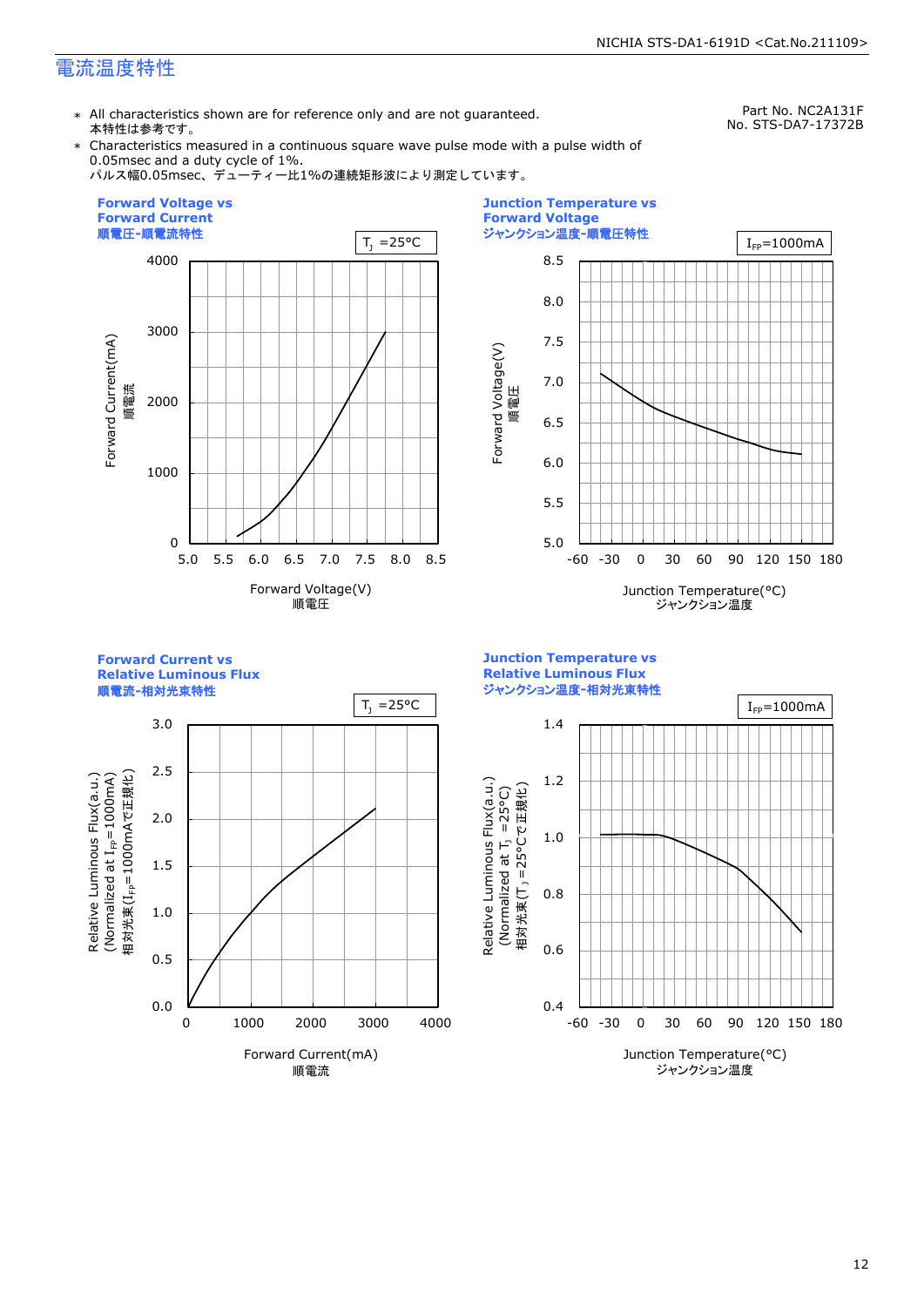### 電流温度特性

\* All characteristics shown are for reference only and are not guaranteed. 本特性は参考です。

Part No. NCxA131F No. STS-DA7-17374B

- \* Characteristics measured in a continuous square wave pulse mode with a pulse width of 0.05msec and a duty cycle of 1%.
	- パルス幅0.05msec、デューティー比1%の連続矩形波により測定しています。



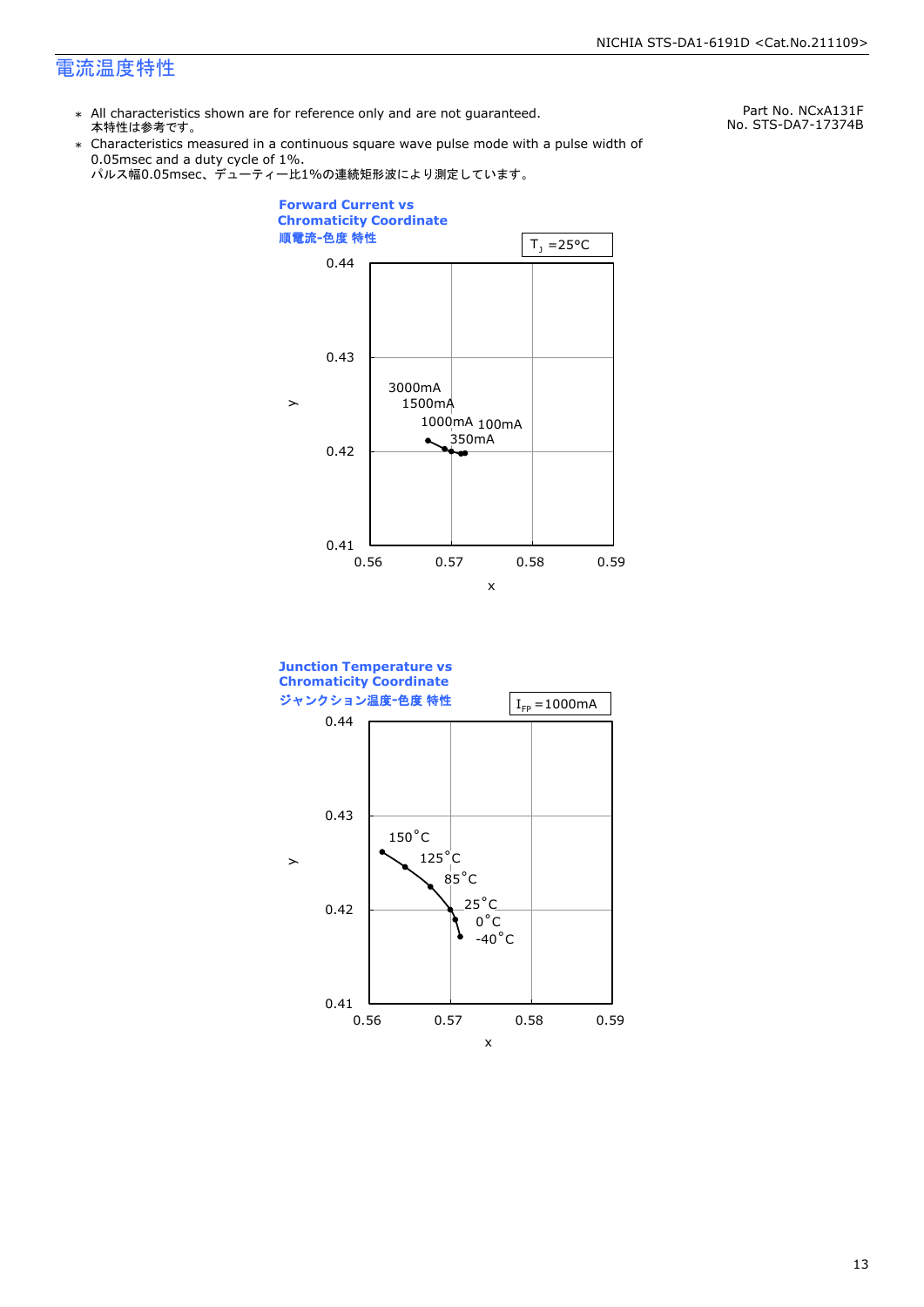### 信頼性

### (1) 試験項目と試験結果

| 試験項目                | 参照規格                             | 試験条件<br>試験時間                                                           |           | 故障判定<br>基準 No. | 故障数/試験数 |
|---------------------|----------------------------------|------------------------------------------------------------------------|-----------|----------------|---------|
| はんだ耐熱性<br>(リフローはんだ) | <b>JEITA ED-4701</b><br>300 301  | T <sub>sld</sub> =260°C, 10 秒, 2 回<br>(前処理 85℃, 60%, 168 時間)           |           | #1             | 0/10    |
| はんだ付け性              | <b>JEITA ED-4701</b><br>303 303A | $T_{\text{std}} = 245 \pm 5^{\circ}$ C, 5 秒<br>鉛フリーはんだ(Sn-3.0Ag-0.5Cu) |           | #2             | 0/10    |
| 熱衝撃(気相)             |                                  | -40°C(15 分)~125°C(15 分)                                                | 1000 サイクル | #1             | 0/22    |
| 高温連続動作              |                                  | $T_A = 85^{\circ}$ C, I <sub>F</sub> =1200mA                           | 1000 時間   | #1             | 0/10    |
| 高温高湿点滅動作            |                                  | $T_A = 85^{\circ}$ C, RH = 85%<br>I <sub>F</sub> =1200mA(30 分 ON/OFF)  | 1000 時間   | #1             | 0/10    |
| 静雷破壊                | ANSI/ESDA/<br>JEDEC JS-001       | HBM, 8kV, 1.5kΩ, 100pF, 順逆 1 回                                         |           | #1             | 0/10    |

注記:

1) 熱抵抗 RθJA≈8℃/W

2) 測定は LED が常温に戻ってから行います。

### (2) 故障判定基準

| 基準 No.  | 項目                  | 条件              | 判定基準            |
|---------|---------------------|-----------------|-----------------|
|         |                     |                 | <初期値×0.9        |
| 順電圧(VF) |                     | $I_F = 1000$ mA | >初期値×1.1        |
| #1      |                     |                 | <初期値×0.8        |
|         | 光束(Φ <sub>ν</sub> ) | $I_F = 1000$ mA | >初期値×1.2        |
| #2      | はんだぬれ性              | -               | はんだぬれ面積率が 95%未満 |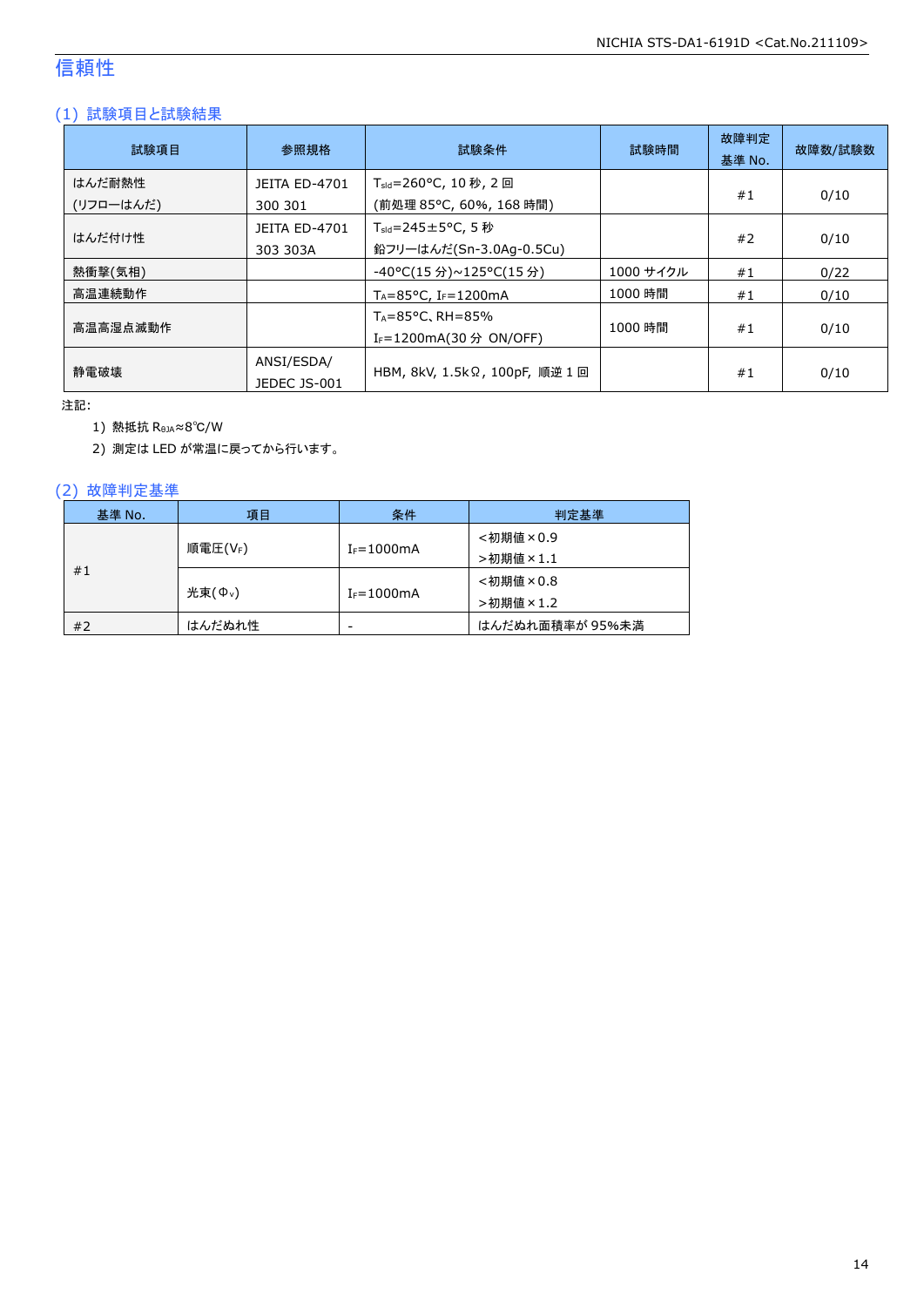### 注意事項

#### (1) 保管

|    | 条件        | 温度                   | 湿度       | 期間        |
|----|-----------|----------------------|----------|-----------|
|    | アルミ防湿袋開封前 | $30^{\circ}$ C<br>以下 | 90%RH 以下 | 納入日より1年以内 |
| 保管 | アルミ防湿袋開封後 | $30^{\circ}$ C<br>以下 | 70%RH 以下 | 年以内       |

● 本製品は、MSL2 に相当します。MSL については IPC/JEDEC STD-020 をご確認下さい。

- 本製品は、パッケージに吸収された水分がはんだ付け時の熱で気化膨張することにより、界面の剥離が発生し光学的劣化を起こす可能性があります。そ のためお客様にて実装するまでの、吸湿量を最小限に抑えるため防湿梱包を実施しております。アルミ防湿袋に入っているシリカゲルは吸湿が進むと青 色から赤色へ変色します。
- アルミ防湿袋を開封後は上記の条件を越えないようにはんだ付けを完了下さい。万一未使用の LED が残った場合は、シリカゲル入り密閉容器等で保管 下さい。なお当社防湿袋に戻し、再封印することを推奨します。
- 電極部分は、金メッキが施されております。腐食性ガス等を含む雰囲気にさらされますと、メッキ表面が変質し、はんだ付け性に問題が生じる事がありま す。保管時は密閉容器等で保管して下さい。なお当社防湿袋に戻し、再封印することを推奨します。
- 実機に使用する部材(パッキン、接着剤など)については、メッキ表面への影響を考慮して、硫黄成分を含有しているものの使用を避けて下さい。メッキの 表面異常は、導通・接続不良に繋がる可能性があります。また、パッキンを使用する場合は、シリコーンゴム材質のものを推奨します。その際、低分子量 のシロキサンによる機器の接点不良に注意して下さい。
- 急激な温度変化のある場所では、結露が起こりますので温度変化の少ない場所に保管して下さい。
- 埃の多い環境での保管は避けて下さい。
- 直射日光や室温を超えるような環境に長期間さらさないで下さい。

#### (2) 使用方法

● LED 毎に絶対最大定格を超えないように回路設計を行って下さい。LED 毎に定電流駆動することを推奨致します。また定電圧駆動する場合は、(A)の回 路は LED の順電圧の影響により LED に流れる電流がばらつく可能性がありますので、(B)の回路を推奨します。



- 本製品は、順方向電流駆動でご使用下さい。また、非点灯時には順逆とも電圧がかからないように配慮下さい。特に逆電圧が連続的に加わる状態は、マ イグレーションを発生させる可能性があり、素子にダメージを与える場合がありますので避けて下さい。長時間使用しない場合は、安全のために必ず主電 源スイッチを切って下さい。
- 本製品は LED の諸特性が安定する定格電流の 10%以上でご使用されることを推奨します。
- 雷サージなどの過電圧が LED に加わらないようにして下さい。
- 屋外で使用される場合は、十分な防水対策、湿度対策、塩害対策を施してご使用下さい。

#### (3) 取り扱い上の注意

- 素手で本製品を取り扱わないで下さい。表面が汚れ、光学特性に影響を及ぼすことがあります。また場合によっては、製品の変形や断線が起こり、不灯 の原因になることがあります。
- ピンセットで本製品を取り扱う場合は、製品へ過度な圧力を掛けないようにして下さい。樹脂部の傷、欠け、剥がれ、製品の変形や断線が起こり、不灯の 原因となります。
- 本製品を落下させてしまった場合には、製品の変形などが発生することがありますのでご注意下さい。
- 本製品の実装後に基板は積み重ねしないで下さい。実装した基板を重ねると、基板が樹脂部に衝撃を与え樹脂部の傷、欠け、剥がれ、変形・断線、LED 剥がれが発生し、不灯の原因になります。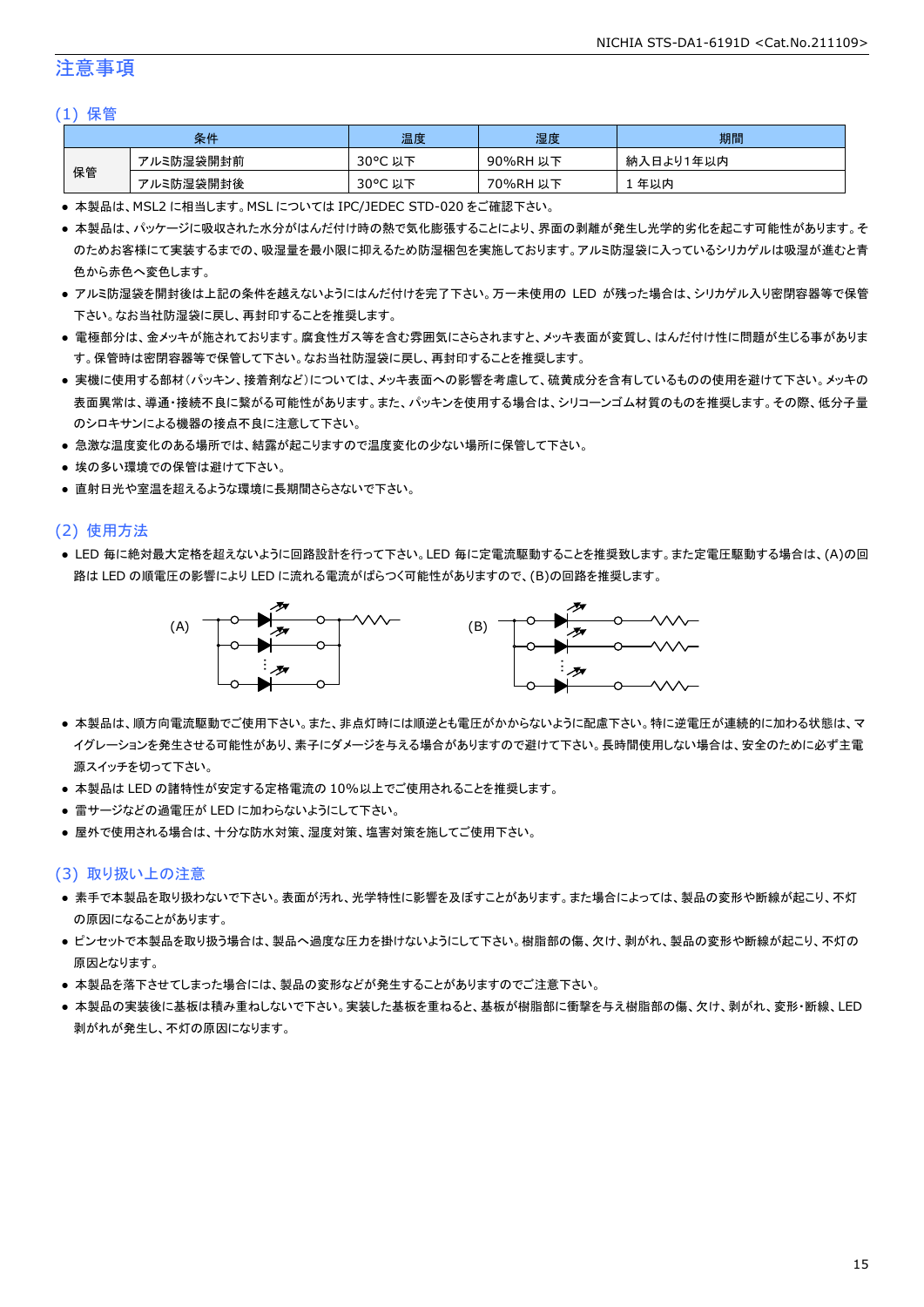#### (4) 設計上の注意

- LED を基板にはんだ付けした後の基板分割工程などで基板が曲がると、パッケージ割れが発生することがありますので基板のたわみやねじりに対して極 力ストレスの加わらないような LED 配置にして下さい。
- 基板分割部では LED の取り付け位置によって機械的ストレスが変化しますので、最もストレスが加わらないような位置に配置して下さい。
- 基板分割時は、手割りを避け、専用治具にて行って下さい。
- LED 周辺で使用する部材(筐体、パッキン、接着剤、2 次レンズ、レンズカバー、グリスなど)から放出された揮発性有機化合物は、LED の発光面を透過す る可能性があります。特に密閉に近い状態では、これらの揮発性有機化合物が熱や光子エネルギーにさらされると変色が起こり LED の光出力が大幅に 低下したり、色ずれが発生する可能性があります。また、空気の循環をよくすることで、光出力の低下や色ズレが改善されることがあります。予め実機点灯 試験による光学評価で異常なきことの確認をお願いします。
- はんだ種類や基板仕様の組み合わせ等によっては、使用時の熱ストレスによりはんだクラックが発生する恐れがあります。基板仕様は、基材や絶縁層の 種類、製品取り付けパターンのデザインなど、多数の組み合わせがあるため、事前検証を想定している最終製品にて行ってください。
- 金属ベース基板を使用する際には事前検証を十分行って下さい。使用時の熱ストレスによりはんだクラックが発生する恐れがあります。金属ベース基板 の絶縁層は、低弾性絶縁層を推奨します。
- 基板の製品取り付けパターン部及び製品直下部には、ソルダーレジストがかからない構造(下図参照、 Non Solder Mask Defined パッド(以下 NSMD))を推奨します。



#### (5) 静電気に対する取り扱い

● 本製品は静電気やサージ電圧に敏感で、素子の損傷や信頼性低下を起こすことがあります。取り扱いに際しては、以下の例を参考に静電気対策を十分 行って下さい。

 リストストラップ、導電性衣類、導電靴、導電性床材等による電荷の除去 作業区域内の装置、治具等の接地による電荷の除去

導電性材料による作業台、保管棚等の設置

- 使用機器、治具、装置類や作業区域内は適切に接地をして下さい。また、実装される機器等についてもサージ対策の実施を推奨します。
- 治具、装置類にガラスやプラスチックなどの絶縁体を使用される場合は以下の例を参考に対策を十分行って下さい。

 導電性材料による導電化 加湿による帯電防止

除電器(イオナイザ)による電荷の中和

- 本製品を機器に実装後、特性検査をする際には、静電気による損傷の有無も併せて確認して頂くようお願いします。電流を下げて(1mA 以下推奨)順電 圧検査又は発光検査を実施することで、損傷の有無は検出できます。
- 損傷した LED には、順方向の立ち上がり電圧が低下する、低電流で発光しなくなる等の異常が現れます。 不合格判定基準: (VF<4.0V at IF=0.5mA)

#### (6) 熱の発生

- 本製品をご使用の際は、熱の発生を考慮して下さい。通電時の素子の温度上昇は、実装する基板の熱抵抗や本製品の集合状態により変化します。熱の 集中を避け、本製品周囲の環境条件により最大ジャンクション温度(TJ)を超えることがないよう配慮下さい。
- 本製品周囲の温度条件(TA)により使用電流を決め放熱等の処理を施して下さい。